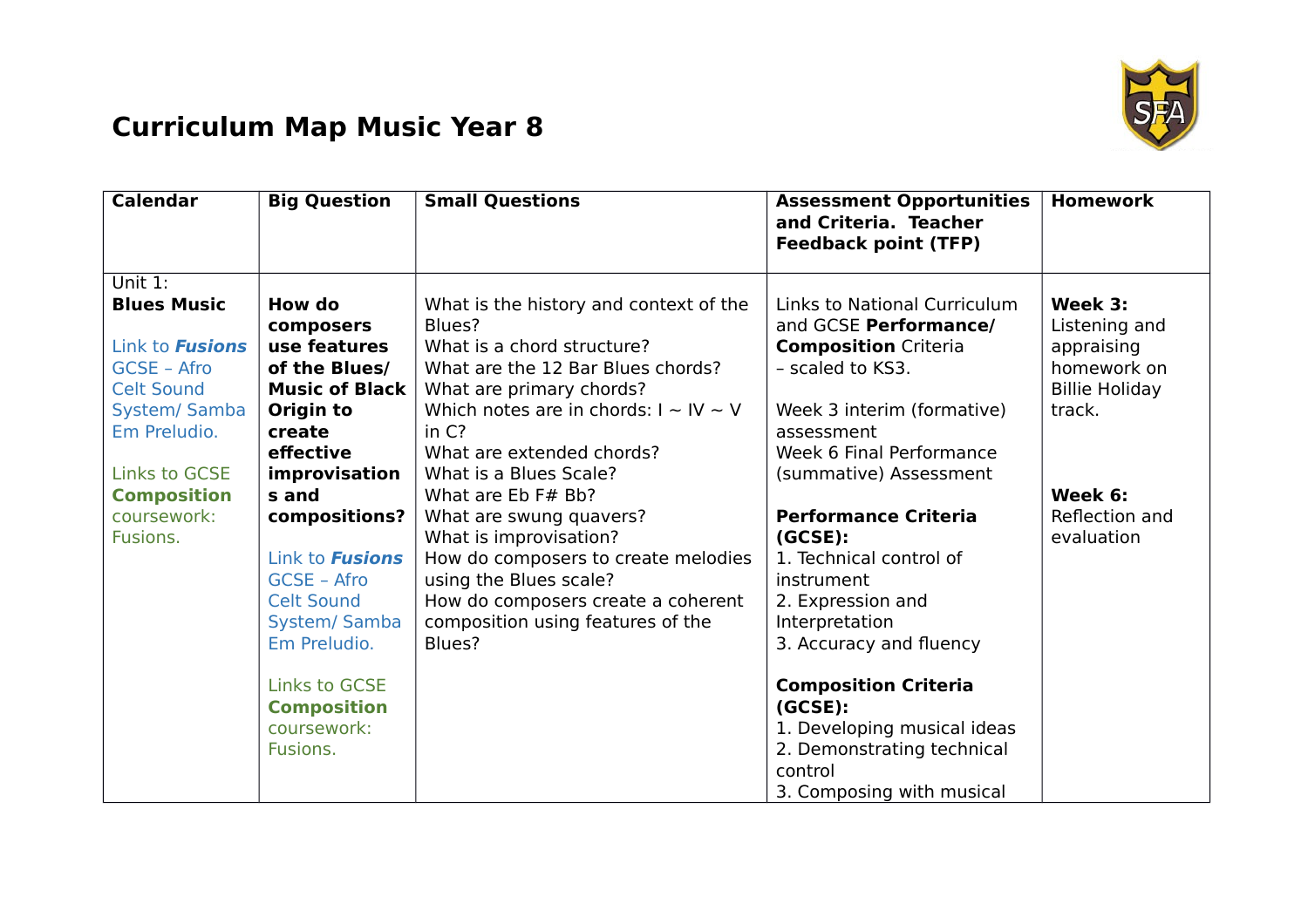|                                                                                                                                                                                                                                                                     |                                                                                                       |                                                                                                                                                                                                                                                                                                                                                                                                                                                                                                                                                                              | coherence                                                                                                                                                                                                                                                                                                                                                                                                 |                                                                                                                                |
|---------------------------------------------------------------------------------------------------------------------------------------------------------------------------------------------------------------------------------------------------------------------|-------------------------------------------------------------------------------------------------------|------------------------------------------------------------------------------------------------------------------------------------------------------------------------------------------------------------------------------------------------------------------------------------------------------------------------------------------------------------------------------------------------------------------------------------------------------------------------------------------------------------------------------------------------------------------------------|-----------------------------------------------------------------------------------------------------------------------------------------------------------------------------------------------------------------------------------------------------------------------------------------------------------------------------------------------------------------------------------------------------------|--------------------------------------------------------------------------------------------------------------------------------|
|                                                                                                                                                                                                                                                                     |                                                                                                       |                                                                                                                                                                                                                                                                                                                                                                                                                                                                                                                                                                              |                                                                                                                                                                                                                                                                                                                                                                                                           |                                                                                                                                |
| $\overline{Unit 2}$ :<br><b>Drumming in</b><br>Compound<br><b>Time</b><br><b>Signatures</b><br>Link to <b>Fusions</b><br>GCSE - Afro<br><b>Celt Sound</b><br>System/ Samba<br>Em Preludio.<br><b>Links to GCSE</b><br><b>Composition</b><br>coursework:<br>Fusions. | How do<br>composers<br>create pieces<br>using<br>percussion<br>instruments,<br>rhythm and<br>texture? | What are compound time signatures?<br>What is 12/8?<br>What are the note durations/ rhythm<br>patterns used in compound time?<br>What are the correct hand positions<br>for drumming compound rhythms?<br>What is monophony?<br>What is homophony?<br>What is polyphony?<br>What is a rhythmical cadence?<br>How do we compose a one bar<br>rhythm?<br>How do we compose a four bar<br>rhythm?<br>How do we structure a coherent<br>piece?<br>What is an additive / subtractive<br>structure?<br>How do composers create a coherent<br>composition using features of African | Links to National Curriculum<br>and GCSE Performance/<br><b>Composition Criteria</b><br>- scaled to KS3.<br>Week 3 interim (formative)<br>assessment<br>Week 6 Final Performance<br>(summative) Assessment<br><b>Performance Criteria</b><br>(GCSE):<br>1. Technical control of<br>instrument<br>2. Expression and<br>Interpretation<br>3. Accuracy and fluency<br><b>Composition Criteria</b><br>(GCSE): | Week 3:<br>Listening and<br>appraising<br>homework on<br>African<br>drumming piece.<br>Week 6:<br>Reflection and<br>evaluation |
|                                                                                                                                                                                                                                                                     |                                                                                                       | Drumming?                                                                                                                                                                                                                                                                                                                                                                                                                                                                                                                                                                    | 1. Developing musical ideas<br>2. Demonstrating technical<br>control                                                                                                                                                                                                                                                                                                                                      |                                                                                                                                |
|                                                                                                                                                                                                                                                                     |                                                                                                       |                                                                                                                                                                                                                                                                                                                                                                                                                                                                                                                                                                              | 3. Composing with musical<br>coherence                                                                                                                                                                                                                                                                                                                                                                    |                                                                                                                                |
| Unit $3:$                                                                                                                                                                                                                                                           |                                                                                                       |                                                                                                                                                                                                                                                                                                                                                                                                                                                                                                                                                                              |                                                                                                                                                                                                                                                                                                                                                                                                           | Week $3:$                                                                                                                      |
| <b>Creating</b>                                                                                                                                                                                                                                                     | How do                                                                                                | What is an arrangement?                                                                                                                                                                                                                                                                                                                                                                                                                                                                                                                                                      | <b>Links to National Curriculum</b>                                                                                                                                                                                                                                                                                                                                                                       | Listening and                                                                                                                  |
| <b>Arrangements</b>                                                                                                                                                                                                                                                 | composers                                                                                             | What is a Hook/Loop?                                                                                                                                                                                                                                                                                                                                                                                                                                                                                                                                                         | and GCSE Performance/                                                                                                                                                                                                                                                                                                                                                                                     | appraising                                                                                                                     |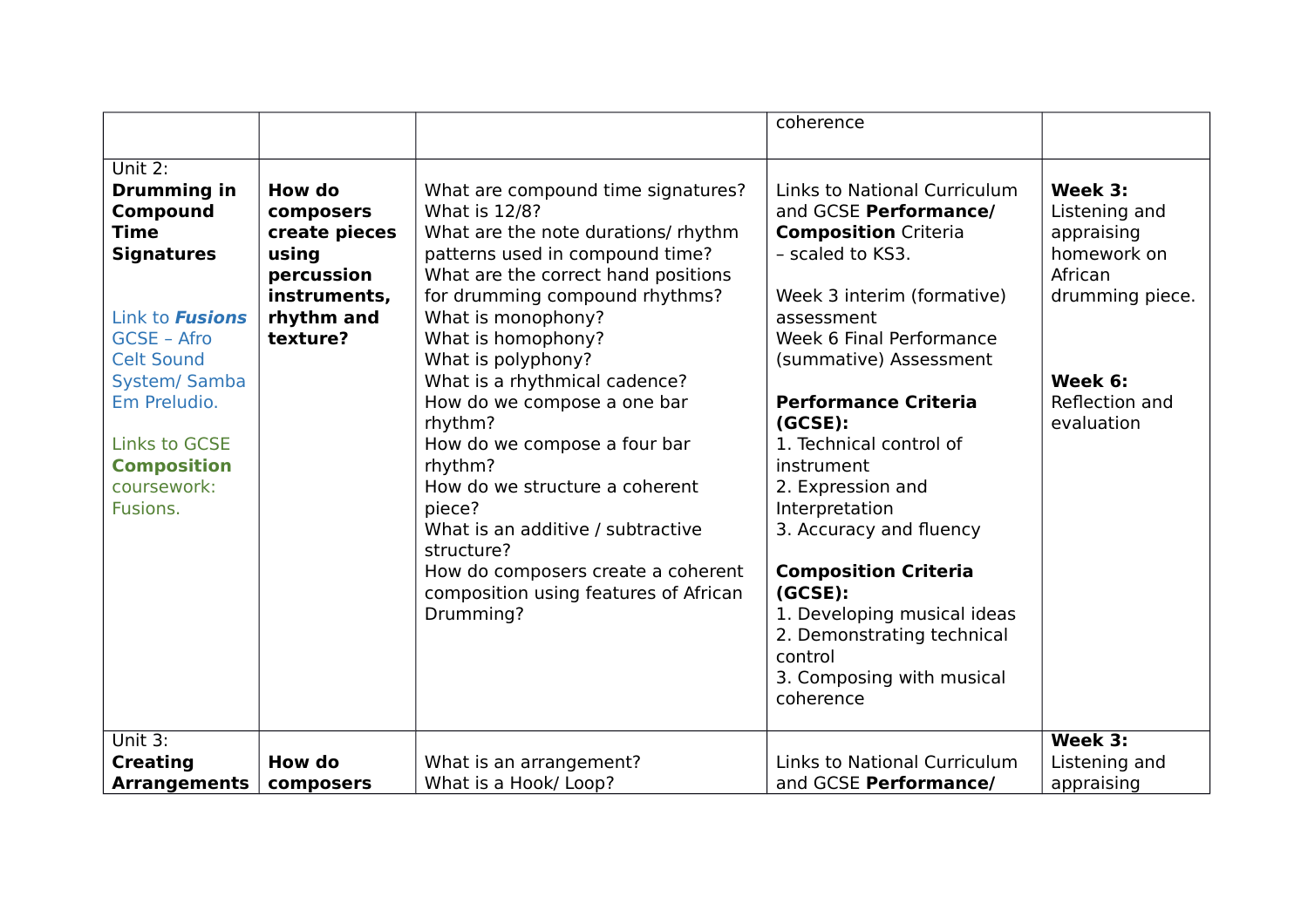| (Eliza's Aria)<br><b>Links to GCSE</b><br><b>Composition</b><br>coursework. | create new<br>musical<br>pieces based<br>on existing<br>material? | What is the theme to Eliza's Aria?<br>What is the correct hand position to<br>play the theme at the keyboard?<br>What are triads/ chords used in Eliza's<br>Aria?<br>What pitches are used in A minor, C<br>and F major?<br>What is the correct hand position to                                                                                                                                                                                                     | <b>Composition Criteria</b><br>- scaled to KS3.<br>Week 3 interim (formative)<br>assessment<br>Week 6 Final Performance<br>(summative) Assessment                                                                                                                                                             | homework on 3<br>versions of<br>Eliza's Aria -<br>compare and<br>contrast |
|-----------------------------------------------------------------------------|-------------------------------------------------------------------|----------------------------------------------------------------------------------------------------------------------------------------------------------------------------------------------------------------------------------------------------------------------------------------------------------------------------------------------------------------------------------------------------------------------------------------------------------------------|---------------------------------------------------------------------------------------------------------------------------------------------------------------------------------------------------------------------------------------------------------------------------------------------------------------|---------------------------------------------------------------------------|
|                                                                             |                                                                   | play A minor, C and F major?<br>How do composers create broken<br>chord patterns?<br>What are extended chords?<br>How are the elements of music<br>exploited to create an arrangement of<br>an existing piece:<br>1. Melody?<br>2. Rhythm?<br>3. Pitch?<br>4. Ostinato?<br>5. Texture?<br>6. Technology?<br>7. Structure?<br>8. Harmony?<br>9. Instrumentation/Timbre?<br>10.Dynamics?<br>How do composers create a coherent<br>arrangement using existing material? | <b>Performance Criteria</b><br>(GCSE):<br>1. Technical control of<br>instrument<br>2. Expression and<br>Interpretation<br>3. Accuracy and fluency<br><b>Composition Criteria</b><br>(GCSE):<br>1. Developing musical ideas<br>2. Demonstrating technical<br>control<br>3. Composing with musical<br>coherence | Week 6:<br>Reflection and<br>evaluation                                   |
| Unit 4                                                                      | <b>How do</b>                                                     | What is British Folk Music?                                                                                                                                                                                                                                                                                                                                                                                                                                          | <b>Links to National Curriculum</b>                                                                                                                                                                                                                                                                           |                                                                           |
| <b>Folk Music of</b>                                                        | composers                                                         | What is the key of E Minor?                                                                                                                                                                                                                                                                                                                                                                                                                                          | and GCSE Performance/                                                                                                                                                                                                                                                                                         |                                                                           |
| the British                                                                 | use features                                                      | What are the chords within the key of                                                                                                                                                                                                                                                                                                                                                                                                                                | <b>Composition Criteria</b>                                                                                                                                                                                                                                                                                   | Week 3:                                                                   |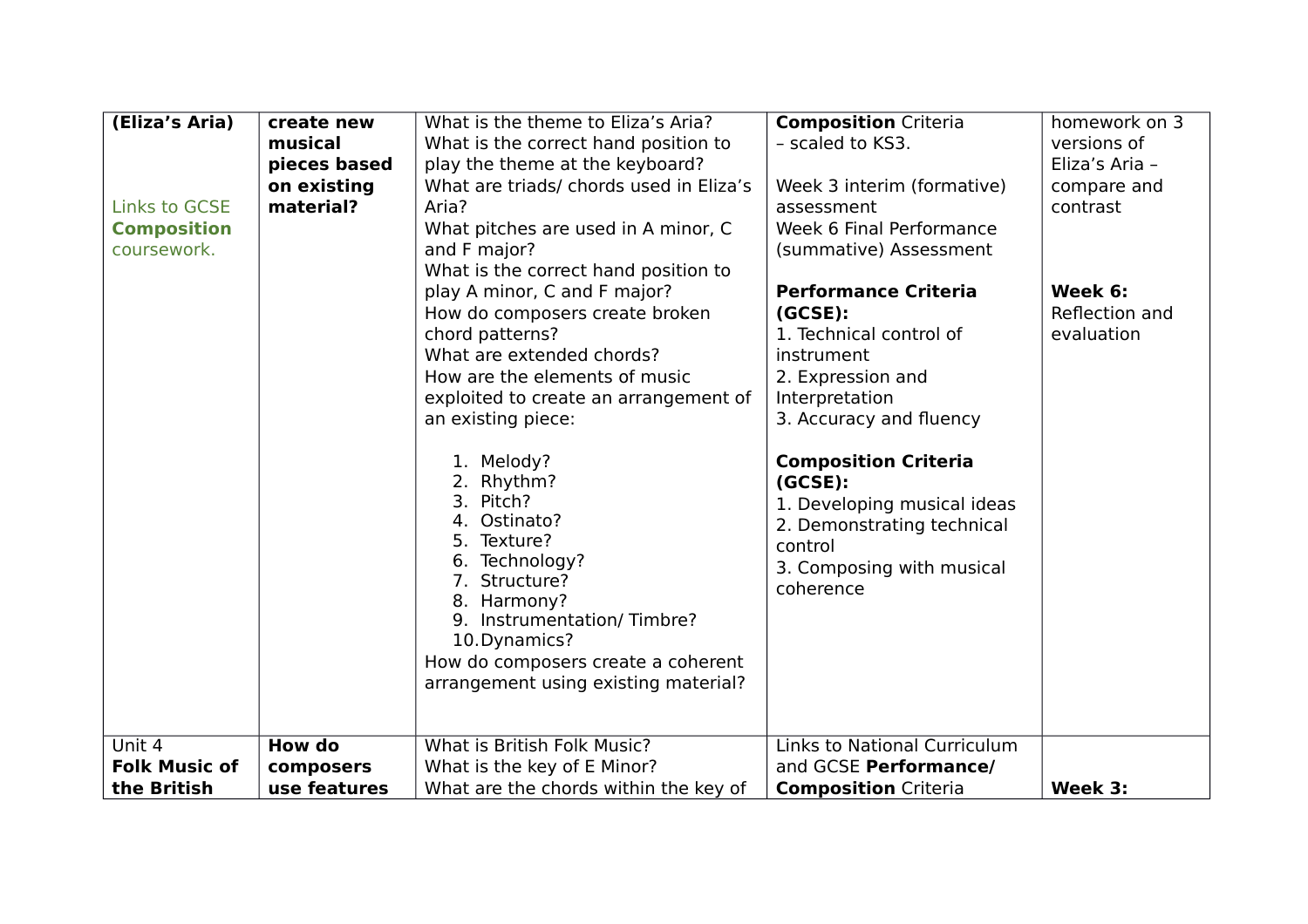| <b>Isles</b>           | of British Folk | E minor?                               | - scaled to KS3.                       | Listening and  |
|------------------------|-----------------|----------------------------------------|----------------------------------------|----------------|
|                        | <b>Music to</b> | What are the correct hand positions to |                                        | appraising     |
| Link to <b>Fusions</b> | create          | play E minor, G maj, A min, B min, C   | Week 3 interim (formative)             | homework on    |
| <b>GCSE - Afro</b>     | effective       | Maj and D major How do composers       | assessment                             | 'Release' Afro |
| <b>Celt Sound</b>      | compositions?   | create chord structures in E minor?    | Week 6 Final Performance               | Celt Sound     |
| <b>System/ Samba</b>   |                 | How do composers create broken         | (summative) Assessment                 | System.        |
| Em Preludio.           |                 | chord patterns?                        |                                        |                |
|                        |                 | What are the extended chords in E      | <b>Performance Criteria</b>            |                |
| <b>Links to GCSE</b>   |                 | minor?                                 | (GCSE):                                |                |
| <b>Composition</b>     |                 | What are Binary/ Ternary forms?        | 1. Technical control of                | Week 6:        |
| coursework:            |                 | What is the E minor pentatonic scale?  | instrument                             | Reflection and |
| Fusions.               |                 | How do composers to create             | 2. Expression and                      | evaluation     |
|                        |                 | contrasting melodies in Binary form?   | Interpretation                         |                |
|                        |                 | How do composers create a coherent     | 3. Accuracy and fluency                |                |
|                        |                 | composition using features of folk     |                                        |                |
|                        |                 | music?                                 | <b>Composition Criteria</b><br>(GCSE): |                |
|                        |                 |                                        | 1. Developing musical ideas            |                |
|                        |                 |                                        | 2. Demonstrating technical             |                |
|                        |                 |                                        | control                                |                |
|                        |                 |                                        | 3. Composing with musical              |                |
|                        |                 |                                        | coherence                              |                |
|                        |                 |                                        |                                        |                |
| Unit 5:                |                 |                                        | <b>Links to National Curriculum</b>    |                |
| <b>Music for</b>       | How do          | What is music for stage and screen?    | and GCSE Performance/                  | Week 3:        |
| <b>Moving Image</b>    | composers       | How can music be used to affect the    | <b>Composition Criteria</b>            | Listening and  |
| (Screen)               | create          | interpretation of images on screen?    | - scaled to KS3.                       | appraising     |
|                        | suitable        | How can sound effects and              |                                        | homework on    |
|                        | atmospheres     | atmospheric sounds be used to create   | Week 3 interim (formative)             | music from     |
|                        | through music   | mood?                                  | assessment                             | Pirates of the |
|                        | and sound       | How can harmony can be used to         | Week 6 Final Performance               | Caribbean.     |
|                        | effects to      | affect mood and atmosphere?            | (summative) Assessment                 |                |
| Link to <b>Music</b>   | accompany       | What is a leitmotif?                   |                                        |                |